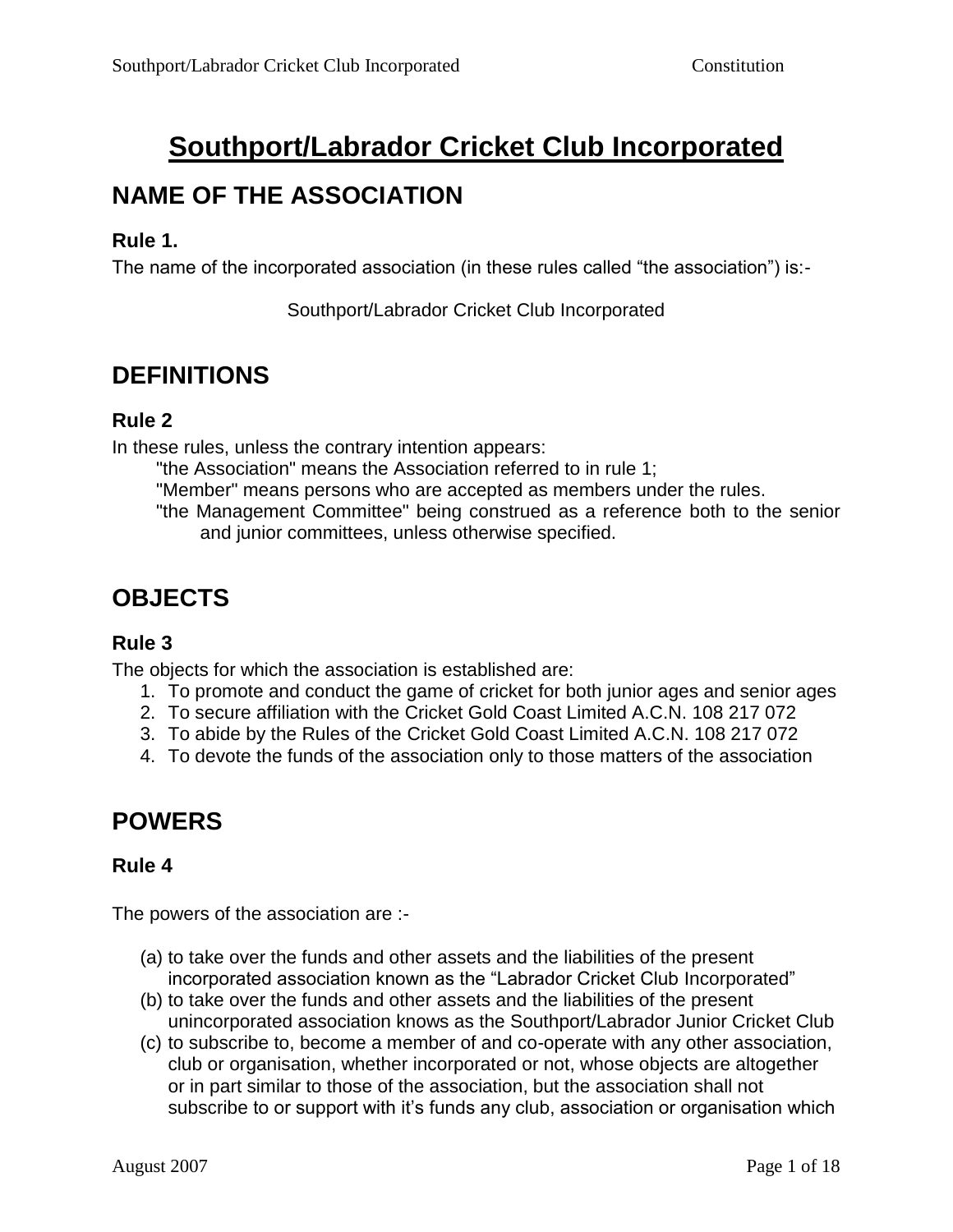does not prohibit the distribution of its income and property among its members to an extent at least as great as that imposed on the association under or by virtue of rule 29(12)

- (d) in furtherance of the objects of the association to buy, sell and deal in all kinds of articles, commodities and provisions, both liquid and solid, for the members of the association or persons frequenting the association's premises;
- (e) to purchase, take or lease or in exchange, hire and otherwise acquire any lands, buildings, easements or property, real and personal, and any rights or privileges which may be requisite for the purpose of, or capable of being conveniently used in connection with, any of the objects of the association, but in case the association shall take or hold any property which may be subject to any trusts the association shall only deal with the same in such manner as is allowed by law having regards to such trusts.
- (f) To enter into any arrangements with any Government or Authority that are incidental or conductive to the attainment of the objects and the exercise of the powers of the association.
- (g) To obtain from any such Government or Authority any rights, privileges and concessions which the association may think it desirable to obtain; and to carry out, exercise and comply with any such arrangements, rights and privileges and concessions
- (h) To appoint, employ, remove or suspend such managers, clerks, secretaries, employees ad other persons as may be necessary or convenient for the purposes of the association
- (i) To remunerate any person or body corporate for services rendered, and whether by way of brokerage or otherwise in placing or assisting to place or guaranteeing the placing of any unsecured notes, debentures or other securities of the incorporated association, or in or about the incorporated association or promotion of the incorporated association or in the furtherance of its objects.
- (j) To construct, improve, maintain, develop, work, manage, carry out, alter or control any houses, buildings, grounds, works or conveniences which may seem calculated directly or indirectly to advance the association's interests, and to contribute to, subsidise or otherwise assist and take part in the construction, improvement, maintenance, development, working, management, carrying out, alteration or control thereof;
- (k) To invest and deal with the money of the association not immediately required in such manner as may from time to time be thought fit;
- (l) To take, or otherwise acquire, and hold shares, debentures or other securities of any company or body corporate;
- (m)In furtherance of the objects of the association to lend and advance money or give credit to any person or body corporate
- (n) To guarantee and give guarantees or indemnities for the payment of money of the performance of contracts or obligations by any person or body corporate, and otherwise to assist any person or body corporate;
- (o) To borrow or rise money either alone or jointly with any other person or legal entity in such manner as may be thought proper and whether upon fluctuating advance account or overdraft or otherwise to represent or secure any moneys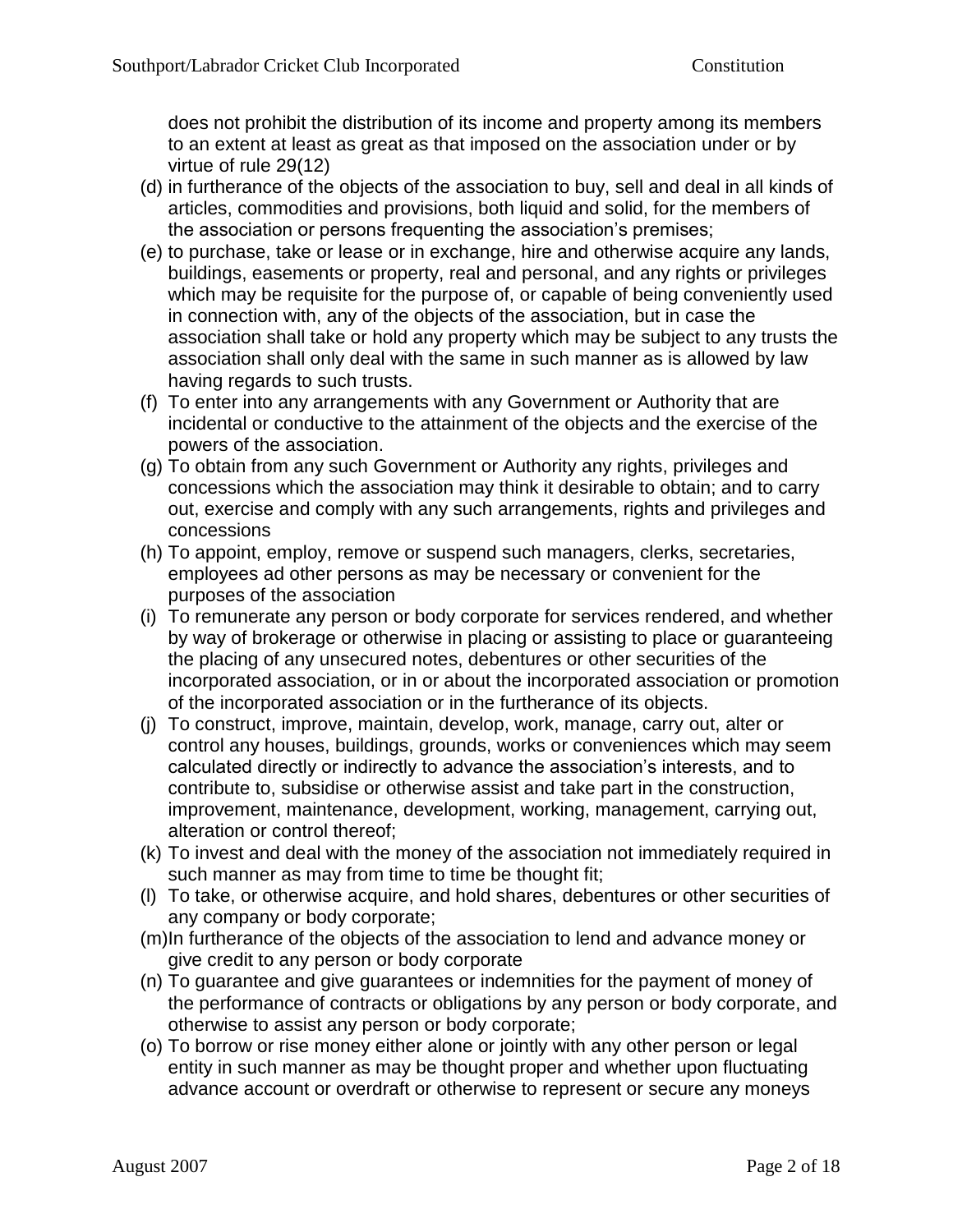and further advances borrowed or to be borrowed alone or with others as aforesaid by notes secured or unsecured, debentures or debenture stock perpetual or otherwise, or by mortgage, charge, lien or other security upon the whole or any part of the incorporated association's property or assets present or future and to purchase, redeem or pay-off any such securities;

- (p) To draw, make, accept, endorse, discount, execute and issue promissory notes, bills of exchange, bills of lading and other negotiable or transferable instruments
- (q) In furtherance of the objects of the association to sell, improve, manage, develop, exchange, lease, dispose of, turn to account or otherwise deal with all or any part of the property or rights of the association;
- (r) To take or hold mortgages, lien or charges, to secure payment of the purchase price, or any unpaid balance of the purchase price, or any part of the association's property or whatsoever kind sold by the association, or any money due to the association from purchasers or others;
- (s) To take any gift of property whether subject to any special trust or not, for any one or more of the objects of the association but subject always to the exception in paragraph (d);
- (t) To take such steps by personal or written appeals, public meetings or otherwise, as may from time to time be deemed expedient for the purchase of procuring contributions to the funds of the association, in the shape of donations, annual subscriptions or otherwise;
- (u) To print and publish any newspapers, periodicals, books or leaflets that the association may think desirable for the promotion of its objects;
- (v) In furtherance of the objects of the association to purchase or otherwise acquire and undertake all or any part of the property, assets, liabilities and engagements of any one or more of the incorporated associations with which the association is authorised to amalgamate;
- (w)In furtherance of the objects of the association to transfer all or any part of the property, assets, liabilities and engagements of any one or more of the incorporated associations with which the association is authorised to amalgamate;
- (x) To make donations for patriotic, charitable or community purposes;
- (y) To transact any lawful business in aid of the Commonwealth of Australia in the prosecution of any war in which the Commonwealth of Australia is engaged;
- (z) To do all such other things as are incidental or conductive to the attainment of the objects and the exercise of the powers of the association.

### **CLASSES OF MEMBERSHIP**

- (1) The membership of the association shall consist of any of the following classes of members;
	- a. Playing member
	- b. Social member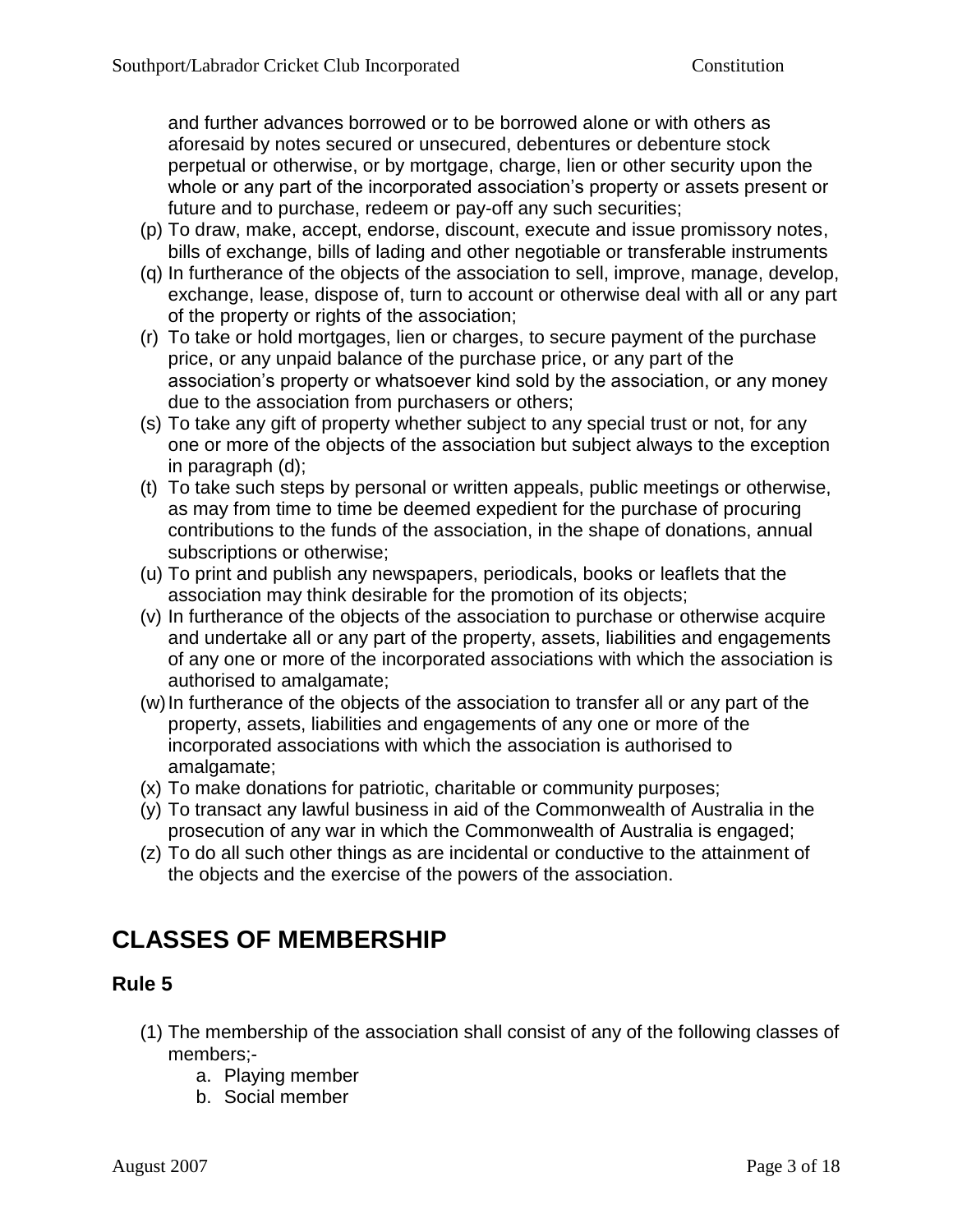- c. Junior member
- d. Parental member
- e. Life member
- f. Foundation member
- (2) The number of each class of members shall be unlimited.
- (3) A playing member is defined as a person who is not less than sixteen (16) years of age as at the 31st August of the current year and has nominated to play cricket in one of the Southport/Labrador Cricket Club teams taking part in the non-junior competitions set aside by Cricket Gold Coast Limited.
- (4) A junior member is defined as a person who is less than seventeen (17) years of age as at the 31st August of the current year (or at the date set by Cricket Gold Coast Limited) and has nominated to play cricket in one of the Southport/Labrador Cricket Club teams taking part in the junior competition set aside by Cricket Gold Coast Limited. A junior member can not be accepted unless a parental member has already been accepted or is accepted at the same time.
- (5) A parental member is defined as the parent or guardian of a financial junior member. A parental member can also be a playing, social, life or foundation member, after paying the appropriate fees.
- (6) A social member is defined as a person who is not less than eighteen (18) at the time of application who is not intending to play cricket in one of the Southport/Labrador Cricket Clubs teams, or is a parent or guardian of a current junior member.
- (7) A foundation member is defined as a person who has performed outstanding service for the club may be nominated for foundation membership by the club. No more than three Foundation Memberships maybe awarded at any annual general meeting ot special general meeting.
- (8) A life member is defined as a member that the management committee may nominate in consideration of special services rendered to the association, such nomination to be brought before the annual general meeting or a special general meeting of the association, which alone have the power of electing such life members. Life members shall be supplied with Life members badge. Not more than two life members shall be appointed in any one year.

- (1) Every person who, at the date of amalgamation of the associations, was a member of or the parent of a member of the unincorporated association known as Southport/Labrador Junior Cricket Club, and who prior to the day of amalgamation agrees in writing to become a member of the association, shall be admitted by the management committee to the same class of membership of the association as that member held in the unincorporated association.
- (2) Every person who, at the date of amalgamation of the associations, was a member of the incorporated association known as Labrador Cricket Club Incorporated, and who prior to the day of amalgamation agrees in writing to become a member of the association, shall be admitted by the management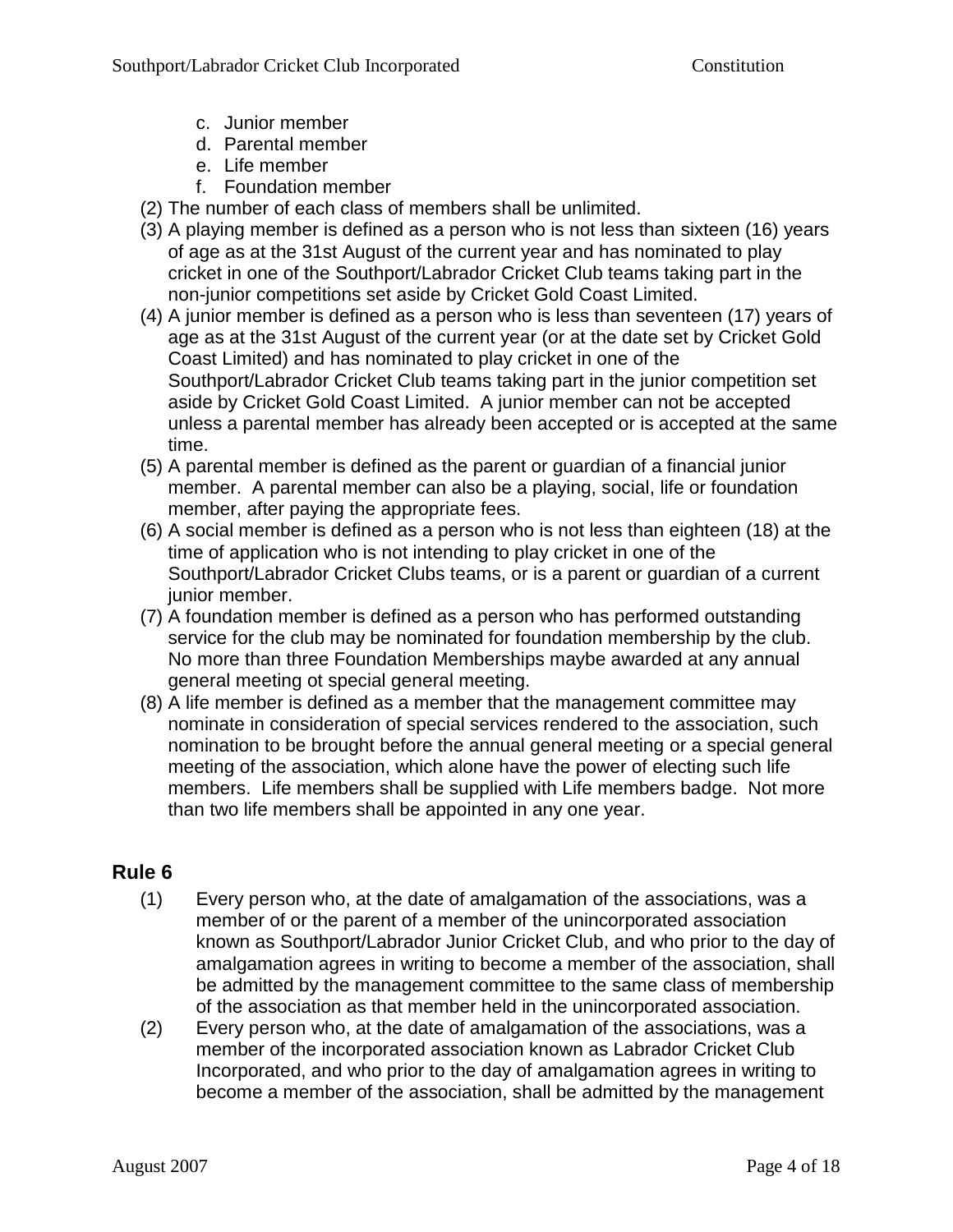committee to the same class of membership of the association as that member held in the unincorporated association.

- (3) Every member of the association, who previously to agreeing to become a member of the association, has paid the member's subscription due on or before the day of amalgamation, as a member of the amalgamated associations, shall not be liable to pay any further sum by way of annual subscription to the association for the period prior to the day of amalgamation..
- (4) Every applicant for any class of membership of the association (other than the members of the amalgamated associations referred to in sub-rules (1) and (2)) shall be proposed by 1 member of the association and seconded by another member.
- (5) The application for membership, with the exception of junior membership and parental membership, shall be made in writing, signed by the applicant and the applicant's proposer and seconder and shall be in such form as the Junior committee from time to time prescribes.
- (6) The application for junior membership shall be made in writing, signed by at least one of the applicant's parent or guardian and the applicant's proposer and seconder and shall be in such form as the junior committee from time to time prescribes. This application will also suffice as an application for parental membership for the parents or guardians who have signed.

# **MEMBERSHIP FEES**

- (1) The membership fees for each class of membership, with the exception of the classes; junior member and parental member, shall be such sum as the members shall from time to time at any general meeting so determine
- (2) The membership fees for the class junior member, shall be such sum as determined by a meeting of the junior committee. Such fee shall not be more than the fee as set for the class playing member.
- (3) The membership fee for the class parental member shall be a nominal fee to be incorporated into the membership fees for the class junior member. The parental membership fee is payable to the junior committee and passed onto the senior committee's funds at a date mutually agreed upon by the two committees and in such a way that the two committees agree upon.
- (4) The membership fees for each class of member shall be payable at such time and in such manner as the two management committees shall from time to time determine.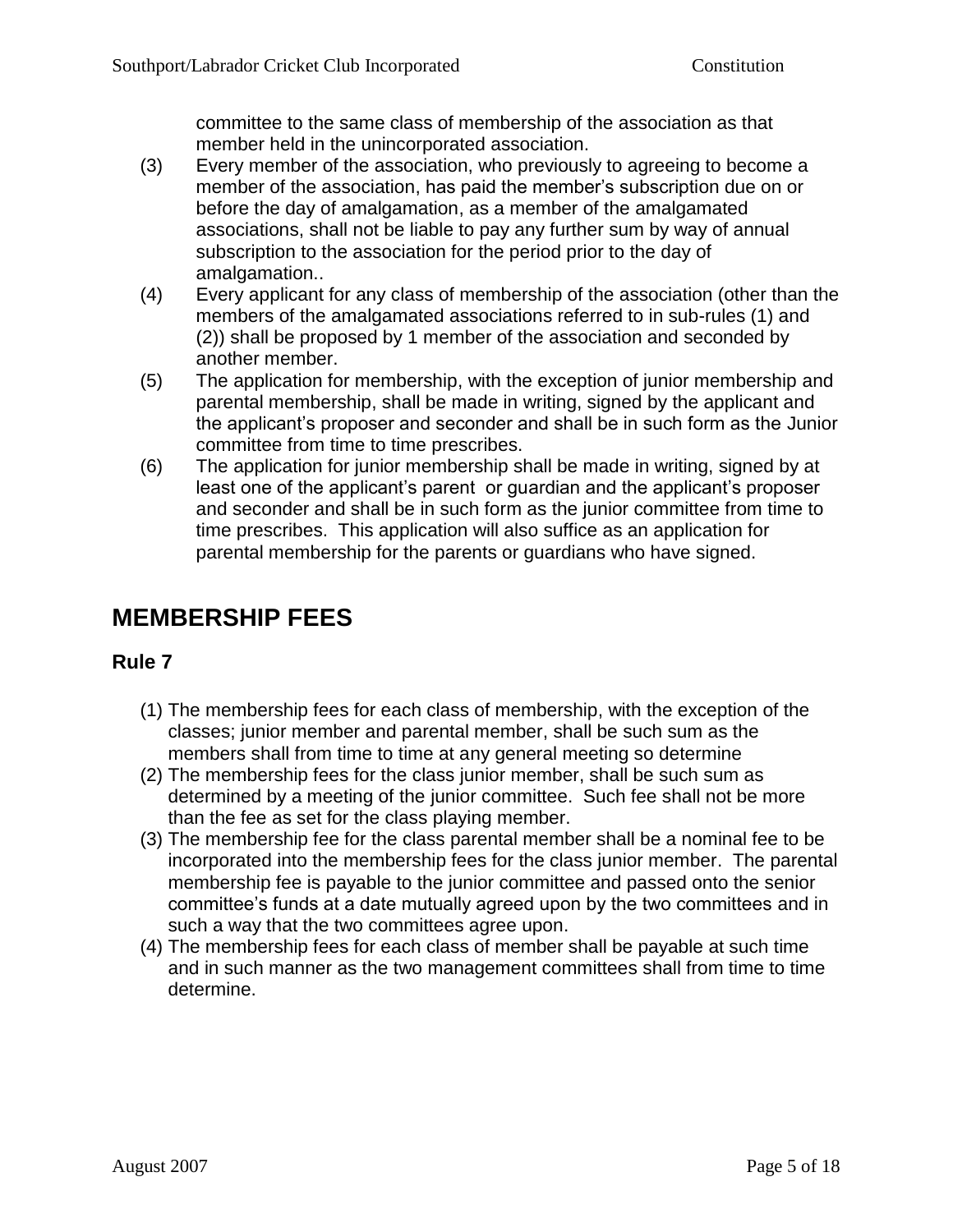# **ADMISSION AND REJECTION OF MEMBERS**

#### **Rule 8**

- (1) An application of membership, after the receipt of any application and the fees applicable for any class of membership, shall be considered by the management committee, who shall thereupon determine upon the admission or rejection of the applicant.
- (2) Any applicant who receives a majority of the vote of the members of the management committee present at the meeting at which such application is being considered shall be accepted as a member of the class of membership applied for.
- (3) All applications for junior membership and player membership must first receive clearance, if the applicant was a member of another cricket club previous to applying to the Association.
- (4) Upon the rejection of an application for any call of membership the secretary shall forthwith give the applicant notice in writing of such rejection, plus the reasons for the rejection.

## **TERMINATION OF MEMBERSHIP**

#### **Rule 9**

- (1) A member may resign from the association at any time by giving notice in writing to the secretary
- (2) Such resignations shall take effect at the time such notice is received by the secretary unless a later date is specified in the notice when it shall take effect on that later date.
- (3) Full or partial refund of membership fees for terminating playing members is at the discretion of the senior committee
- (4) Full or partial refund of membership fees for terminating junior members is at the discretion of the junior committee
- $(5)$  If a member  $$ 
	- a. Is convicted of an indictable offence; or
	- b. Fails to comply with any of the provisions of these rules; or
	- c. Has membership fees in arrears for a period of 2 months or more; or
	- d. Conducts himself or herself in a manner considered to by injurious or prejudicial to the character or interests of the association;

The management committee shall consider whether the member's membership shall be terminated. Refunds for a member whose membership is terminated under the rule (6.3) shall not be considered.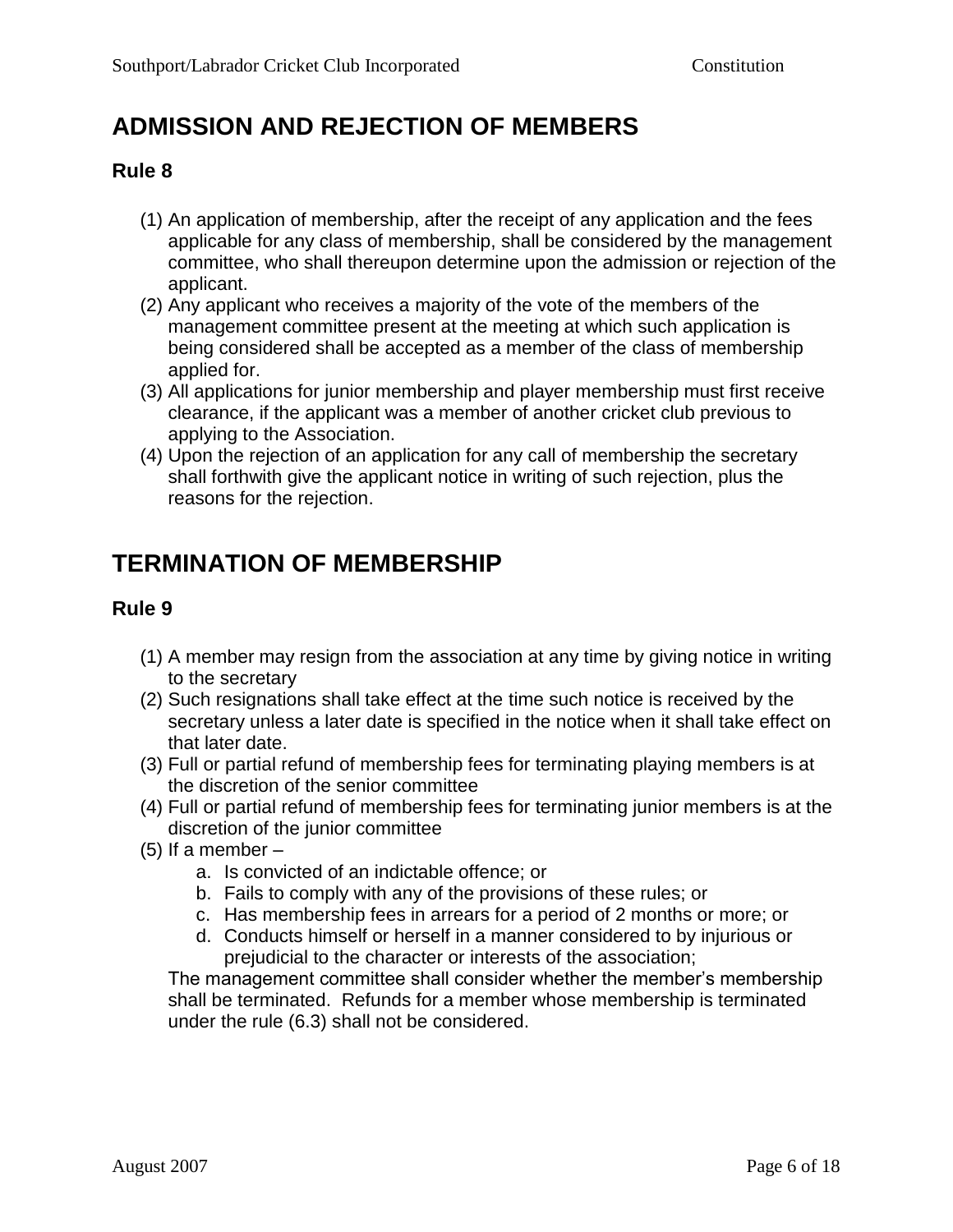## **APPEAL AGAINST REJECTION OR TERMINATIONS OF MEMBERSHIP**

#### **Rule 10**

- (1) a person whose application for membership has been rejected or whose membership has been terminated may within 1 month of receiving written notification thereof, lodge with the secretary written notice of the person's intention of appeal against the decision of the management committee.
- (2) Upon receipt of a notification of intention to appeal against rejection of termination of membership the secretary shall convene, within 3 months of the date of receipt by the secretary of such notice, a general meeting to determine the appeal.
- (3) At any such meeting the management committee or those members thereof who rejected the application or terminated the membership shall be given the opportunity to fully present its or their case and subsequently the applicant shall likewise have the opportunity of presenting the applicant's case.
- (4) The appeal shall be determined by the vote of the members present at such meeting, not including the applicant, nor those members who rejected the application or terminated the membership, including any of the management committee.
- (5) Where a person whose application is rejected, does not appeal against the decision of the management committee within the time prescribed by these rules or so appeals but the appeal is unsuccessful, the secretary shall forthwith refund the amount of fees paid.

# **REGISTER OF MEMBERS**

- (1) The management committee shall cause a register to be kept in which shall be entered the names and residential addresses of all persons admitted to membership of the association and the dates of their admission.
- (2) Particulars shall also be entered into the register of deaths, resignations, terminations and reinstatements of membership and any further particulars as the management committee or the members at any general meeting may require from time to time.
- (3) The register, with the exception of details on junior members or those playing members who are under the age of eighteen (18), shall be open for inspection at all reasonable times by any member who previously applies to the secretary for such inspection. That application must be made in writing and explain the reasons for the inspection.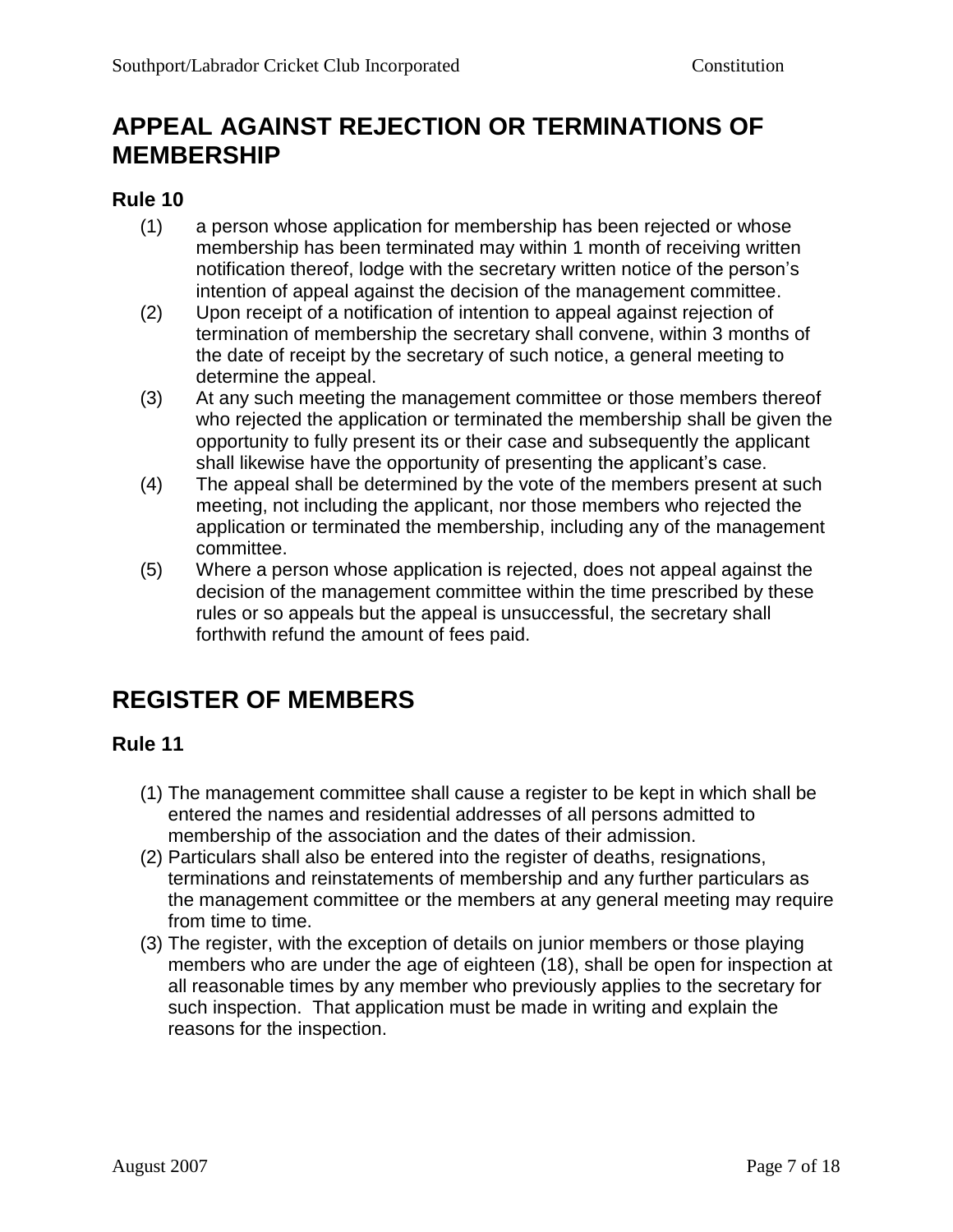# **MEMBERSHIP OF MANAGEMENT COMMITTEE**

- (1) The management committee shall in fact be two committees; termed in this document senior committee and junior committee
- (2) The senior committee of the association shall consist of a president, two (2) vicepresidents (one of whom is a member of the junior committee), secretary, treasurer, delegate to Cricket Gold Coast Ltd, all of whom shall be members of the association (with the exception of being a junior member or a parental member), and such numbers of other members as the members of the association at any general meeting may from time to time elect or appoint.
- (3) The junior committee of the association shall consist of a president, two vicepresidents (one of whom is a member of the senior committee), secretary, treasurer, delegate to Cricket Gold Coast Ltd, all of whom shall be parental members within the association (with the exception of the vice president who is a member of the senior committee). In addition all coaches and managers of the junior teams are included in the junior committee and such numbers of other members as the members of the association at any general meeting may from time to time elect or appoint.
- (4) At the annual general meeting of the association or if the members of the association agree at the annual general meeting of the Junior and of the Seniors, all the members of the management committee for the time being shall retire from office, but shall be eligible upon nomination for re-election.
- (5) The election of officers and other members of the management committee shall take place in the following manner –
	- a. Any 2 members of the association shall be at liberty to nominate any other member to serve as an officer or other member of the management committee;
	- b. The nomination, which shall be in writing and signed by the member and the member's proposer and seconder, shall be lodged with the secretary at least 14 days before the annual general meeting at which the election is to take place;
	- c. A list of the candidates' names in alphabetic order, with the proposer's an seconder's name, shall be posted in a conspicuous place in the office or usual place of meeting of the association or at least 7 days immediately preceding the annual general meeting;
	- d. Balloting lists shall be prepaid (if necessary) containing the names of the candidates in alphabetical order, and each member present at the annual general meeting shall be entitled to vote for any number of such candidates not exceeding the number of vacancies, unless that member is a honorary or temporary member or a minor;
	- e. Should, at the commencement of such meeting, there be insufficient number of candidates nominated, nominations can be taken from the floor of the meeting.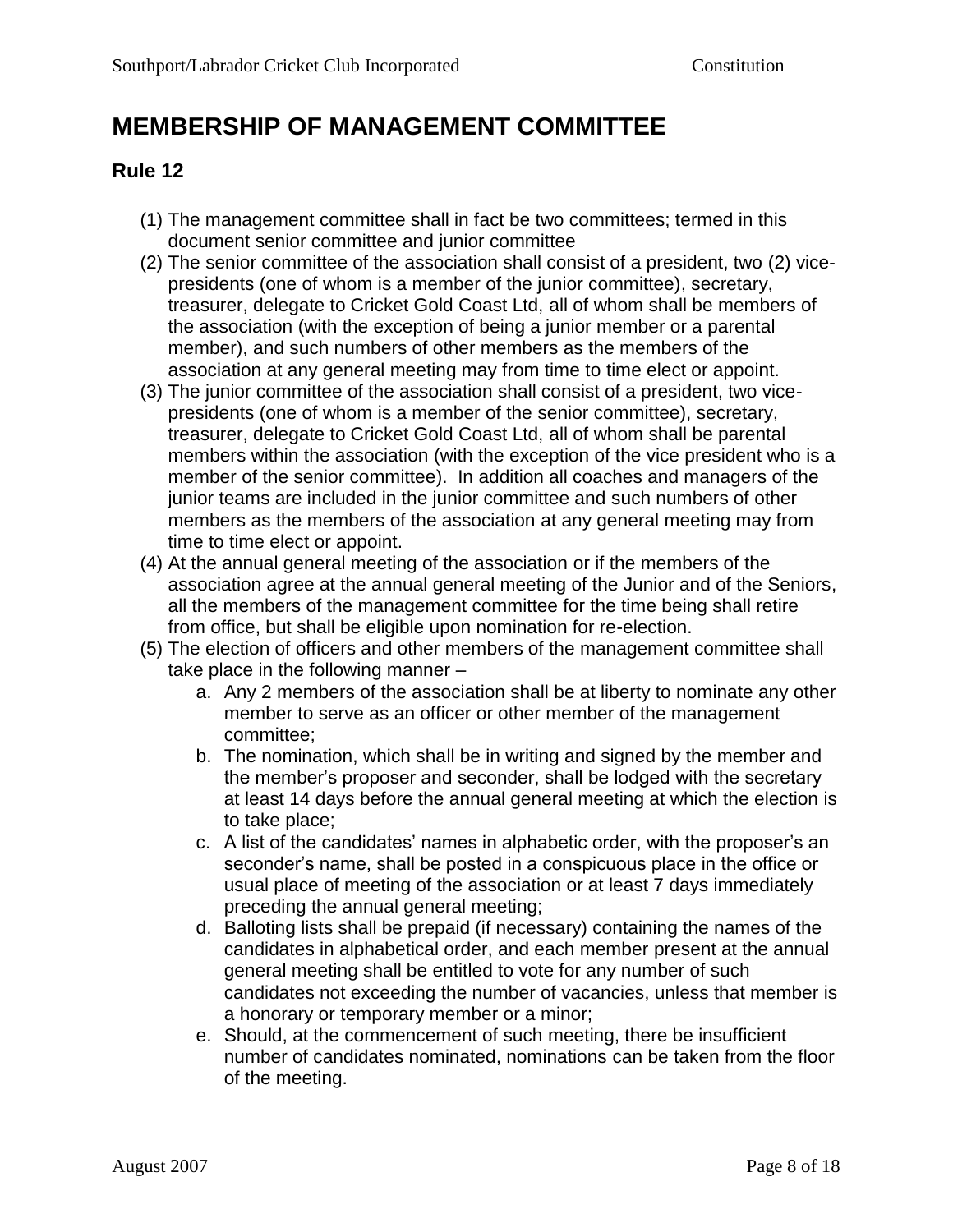### **RESIGNATION AND REMOVAL OF MANAGEMENT COMMITTEE MEMBERS**

#### **Rule 13**

- (1) any member of the management committee may resign from membership of the management committee at any time by giving notice in writing to the secretary but such resignation shall take effect at the time such notice is received by the secretary unless a later date is specified in the notice when it shall take effect on that later date or such member may be removed from office at a general meeting of the association where that member shall be given the opportunity to fully present the member's case.
- (2) The question of removal shall be determined by the vote of the members present as such a general meeting, excluding honorary or temporary members and minors.

# **VACANCIES ON MANAGEMENT COMMITTEE**

#### **Rule 14**

- (1) the management committee shall have power at any time to appoint any member of the association to fill any casual vacancy on the management committee until the next annual general meeting
- (2) the continuing members of the management committee may act not withstanding any casual vacancy in the management committee, but if and so long as their number is reduced below the number fixed by or pursuant to these rules as the necessary quorum of the management committee, the continuing member or members may act for the purpose of increasing the number of members of the management committee to that number or of summoning a general meeting of the association, but for no other purpose.

# **FUNCTIONS OF THE MANAGEMENT COMMITTEE**

- (1) except as otherwise provided by these rules and subject to resolutions of the members of the association carried at any general meeting the management committee –
	- a. shall have the general control and management of the administration of the affairs, property and funds of the association;
		- i. In particular the junior committee shall have general control and management of the administration of the affairs, property, and funds of the associations that pertain solely to the junior teams;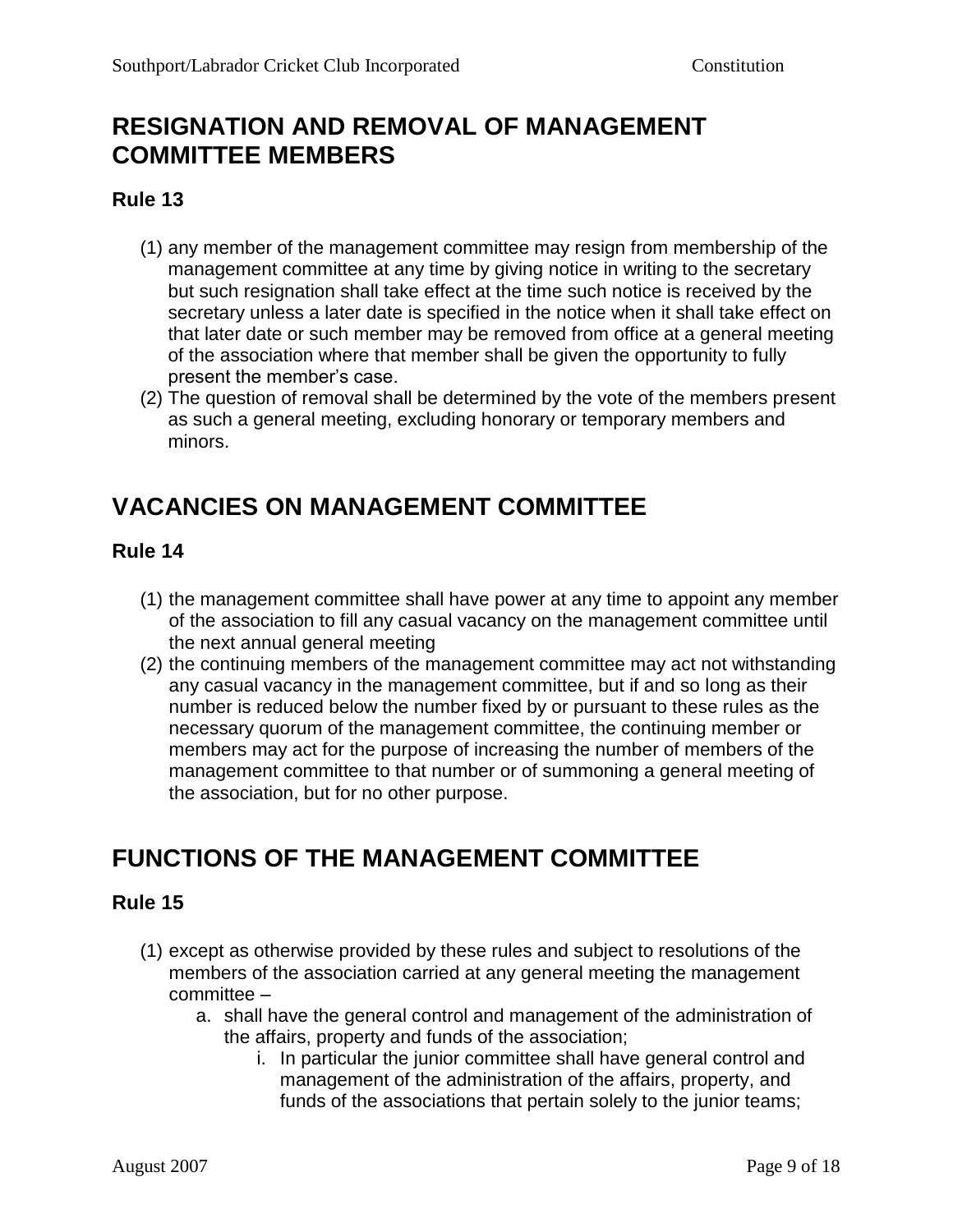- ii. In particular the senior committee shall have the general control and management of the administration of the affairs, property, and funds of the associations that pertain to the general running of the association or pertain solely to the senior teams;
- b. shall have authority to interpret the meaning of these rules and any matter relating to the association on which these rules are silent.
- (2) The management committee may exercise all the powers of the association
	- a. To borrow or raise or secure the payment of money in such manner as the members of the association may think fit and secure the same or the payment or performance of any debt, liability, contract, guarantee or other engagement incurred or to be entered into by the association in any way and in particular by the issue of debentures, perpetual or otherwise charged upon all or any of the association's property, both present or future, and to purchase, redeem or pay off any such entities; and
	- b. To borrow money from members at a rate of interest not exceeding interest at the rate for the time being charged by bankers in Brisbane for overdrawn accounts on money lent, whether the term of the loan be short of long, and to mortgage or charge its property or any part thereof and to issue debentures and other securities, whether outright or as security for any debt, liability or obligation of the association, and to provide and pay off any such securities, and
	- c. To invest in such manner as the members of the association may from time to time determine.

# **MEETINGS OF MANAGEMENT COMMITTEE**

- (1) The management committee shall meet at least once every calendar month during the Cricket season, and as necessary during the off season to exercise its functions
- (2) The two management committees, senior and junior committees, need not meet at the same time, but can choose to do so.
- (3) Special meeting of the management committee shall be convened by the secretary on the requisition in writing signed by not less that one –third of the members of the management committee, which requisition shall clearly state the reasons why such special meeting is being convened and the nature of the business to be transacted thereat.
- (4) At every meeting of the management committee a simple majority of a number equal to the number of members elected and appointed to the management committee as at the close of the last general meeting of the members, shall constitute a quorum. For the junior committee the quorum excludes the coaches and managers who have not taken a position of officer on the junior committee
- (5) Subject as previously provided in this rule, the management committee may meet together and regulate its proceedings as it thinks fit.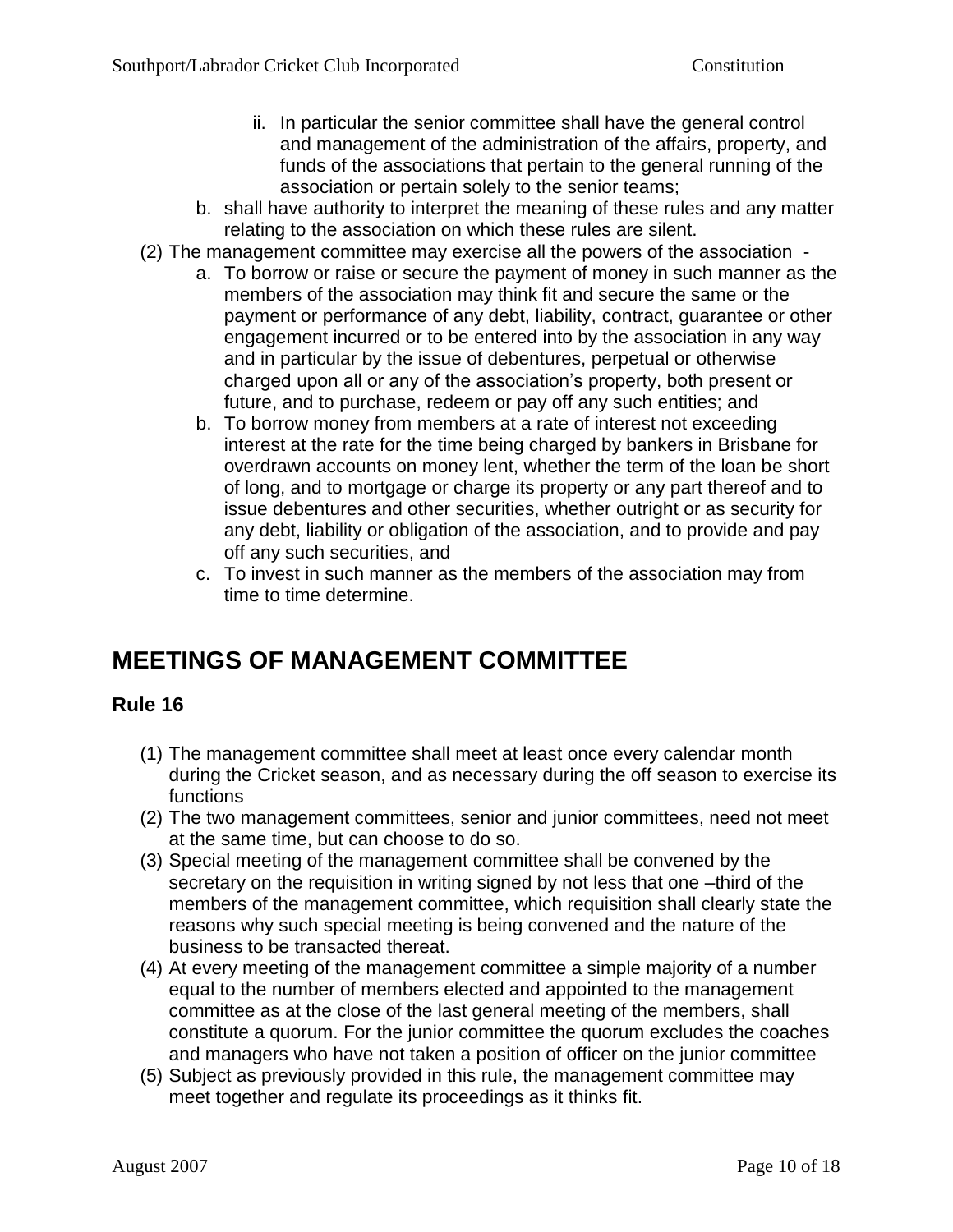- (6) However, questions arising at any meeting of the management committee shall be decided by the majority to votes and, in the case of equality of votes, the question shall be deemed to be decided in the negative.
- (7) Not less than 14 days notice shall be given by the secretary to members of the management committee of any special meeting of the management committee
- (8) The president shall preside as chairperson at every meeting of the management committee, or if there is no president, or if at any meeting the president is not present within 10 minutes after the time appointed for holding the meeting, one of the vice-president shall be chair person or if the neither vice-presidents is not present at the meeting then the members may chose 1 of their number to be chairperson at the meeting
- (9) If within half an hour from the time appointed for the commencement of a management committee meeting a quorum is not present, the meeting, if convened upon the requisition of members of the management committee shall lapse.
- (10) In any other case it shall stand adjourned to the same day in the next week at the same time and place, or to such other day and at such other time and place as the management committee may determine, and if at the adjourned meeting a quorum is not present within half an hour from the time appointed do the meeting, the meeting shall lapse.

- (1) the management committee may delegate any of its powers to a subcommittee consisting of such members of the association as the management committee thinks fits
- (2) any subcommittee so formed shall in the exercise of the powers so delegated conform to any regulations that may be imposed on it by the management committee
- (3) a subcommittee may elect a chairperson of its meetings
- (4) if no such chairperson is elected, or if at any meeting the chairperson is not present within 10 minutes after the time appointed for holding the meeting, the members present may choose 1 of their number to be chairperson of the meeting
- (5) a subcommittee may meet and adjourn as it thinks proper
- (6) questions arising at any meeting shall be determined by a majority of votes of the members present, in the case of an equality of votes, the question shall be deemed to be decided in the negative

### **Rule 18**

All acts done by any meeting of the management committee or of a subcommittee or by any person acting as a member of the management committee shall, not withstanding that it is afterwards discovered that there was some defect in the appointment of any such member of the management committee or persons acting as aforesaid, or that the members of the management committee or any of them were disqualified, be as valid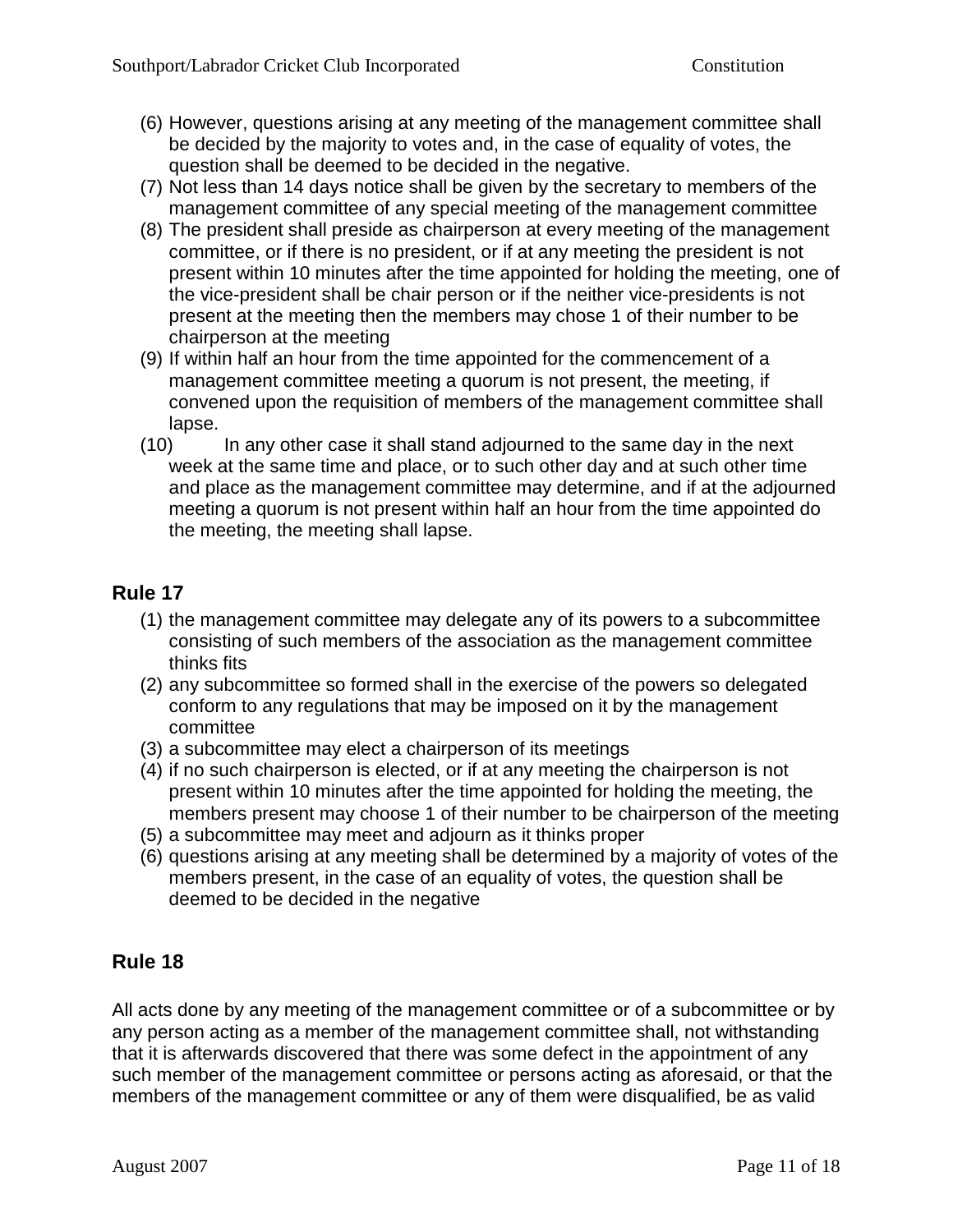as id every such person had been duly appointed and was qualified to be a member of the management committee.

#### **Rule 19**

- (1) a resolution in writing signed by all the members of the management committee for the time being entitled to receive notice of a meeting of the management committee shall be as valid and effectual as if it had been passed at a meeting of the management committee duly convened and held.
- (2) Any such resolution may consist of several documents in like form, each signed by 1 of more members of the management committee.

## **ANNUAL GENERAL OR GENERAL MEETINGS**

#### **Rule 20**

The first general meeting shall be held at such time, not being less that 1 month nor more than 3 months after the amalgamation of the associations, and at such place as the management committee may determine.

#### **Rule 21**

- (1) the annual general meeting shall be held within 3 months of the close of the financial year
- (2) the business to be transacted at every annual general meeting shall be
	- a. the receiving of the management committee's report and the statements of income and expenditure, assets and liabilities and mortgages, charges and securities affecting the property of the association for the preceding financial year; and
	- b. the receiving of the auditor's report upon the books and accounts for the preceding financial year; and
	- c. the election of members of the management committee and
	- d. the appointment of an auditor

- (1) The secretary shall convene a special general meeting
	- a. when directed to do so by the management committee
	- b. on the requisition in writing signed by not less that one-third of the members presently on the management committee or not less that the number of ordinary members of the association which equals double the number of members presently on the management committee plus one or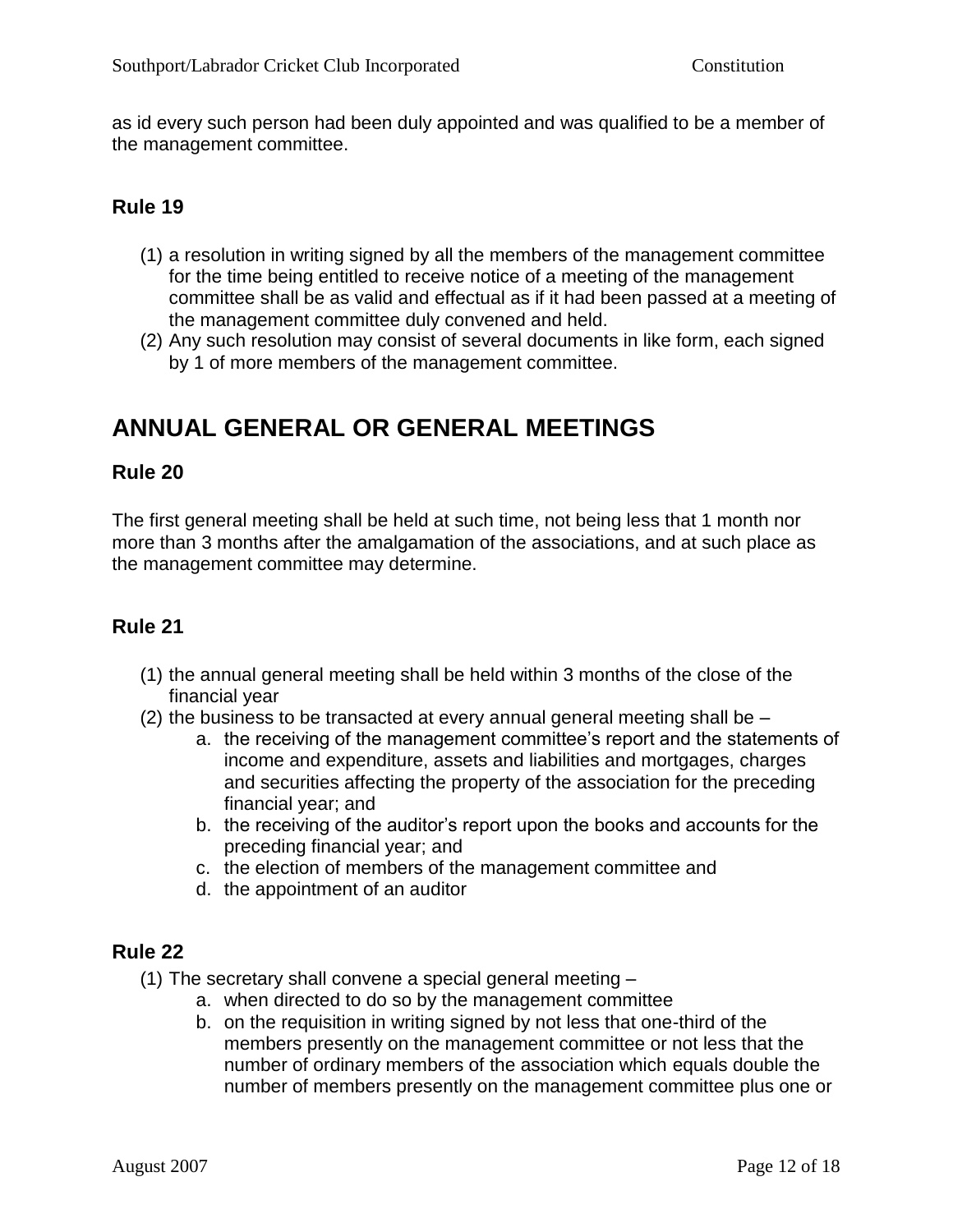- c. on being given a notice in writing of an intention to appeal against the decision of the management committee to reject and applications for membership or to terminate the membership of any person.
- (2) A requisition mentioned in subrule (1)b shall clearly state the reasons why such a special general meeting is being convened and the nature of the business to be transacted thereat.

- (1) At any general meeting the number of members required to constitute a quorum hall be double the number of members presently on the management committee plus 1 (the exception being the Junior Committee where the number excludes those coaches and managers who have not taken a position of office bearer).
- (2) No business shall be transacted at any general meeting unless a quorum of the members is present at the time when a meeting proceeds to business.
- (3) For the purpose of this rule
	- "member" includes a person attending as a proxy or as representing a corporation which is a member.
	- For the senior meetings; "member" excludes junior members and parental members, excepting those on the senior committee
	- For the junior meetings, "member" consists of parental members only, excepting those on the junior management committee.
- (4) If within half an hour from the time appointed for the commencement of a general meeting a quorum is not present, the meeting, if convened upon the requisition of members of the management committee or the association, shall lapse.
- (5) In any other case is shall be adjourned to the same day in the next week at the same time and place, or to such other day and at such other time and place as the management committee may determine, and if at the adjourned meeting a quorum is not present within half an hour from the time appointed for the meting, the members present shall be a quorum,
- (6) The chairperson may, with the consent of any meeting at which a quorum is present (and shall if so directed by the meeting), adjourn the meeting from time to time and from place to place, but no business shall be transacted at any adjourned meeting other that the business left unfinished at the meeting from which the adjournment took place.
- (7) When a meeting us adjourned for 30 days or more, notice of the adjourned meeting shall be given as in the case of the original meeting
- (8) Save as aforesaid it shall not be necessary to given any notice of an adjournment or of the business to be transacted at an adjourned meeting.

- (1) The secretary shall convene all general meetings of the association by giving not less that 14 days notice of any meeting to the members of the association.
- (2) The manner by which such notice shall be given shall be determined by the management committee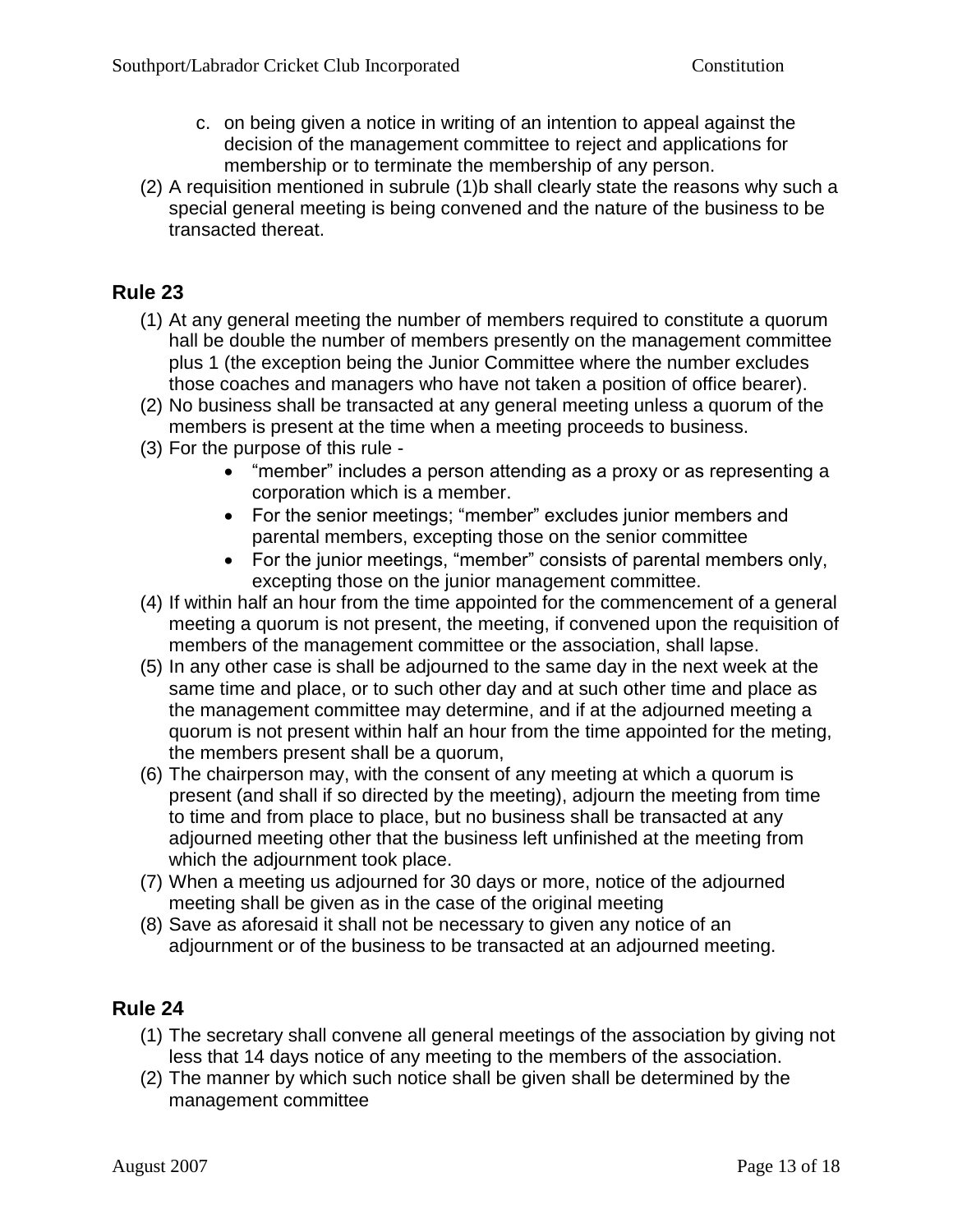- (3) However, notice of any meeting convened for the purpose of hearing and determining the appeal of a member against the rejection and termination of the member's membership by the management committee, shall be given in writing.
- (4) Notice of a general meeting shall clearly state the nature of the business to be discussed thereat.

- (1) unless otherwise provided by there rules, at every general meeting
	- a. the president shall preside as chairperson or if there is no president, or if the president is not present within 15 minutes after the time appointed for the holding of the meeting or is unwilling to act, either one of the vicepresidents shall be the chairperson or if both of the vice-presidents are not present or are unwilling to act then the members shall elect 1 of their members to be chairperson of the meeting; and
	- b. the chairperson shall maintain order and conduct the meeting in a proper and orderly manner; and
	- c. every question, matter or resolution shall be decided by a majority of votes of the members present; and
	- d. every member present shall be entitled to one vote and in the case of an equality of votes the chairperson shall have a second or casting vote; and
	- e. however, no member shall be entitled to vote at any general meeting if the members annual subscription is more than 1 month in arrears at the date of the meeting
	- f. voting shall be by show of hands or a division of members, unless no less than one-fifth of the members present demand a ballot, in which event there shall be a secret ballot; and
	- g. the chairperson shall appoint 2 members to conduct the secret ballot in such manner as the chairperson shall determine and the result of the ballot as declared by the chair person shall be deemed to be the resolution of the meeting at which the ballot was demanded; and
	- h. a member may vote in person or by proxy or by attorney and on a show of hands every person present who is a member or representative of a member shall have 1 vote and in a secret ballot every member present in person or by proxy or by attorney or other authorised representative shall have 1 vote; and
	- i. the instrument appointing a proxy shall be in writing, in the common or usual form, under the hand of the appointor or of the appointor's attorney duly authorised in writing or, if the appointor is a corporation, either under seal or under the hand of an officer or attorney duly authorised; and
	- j. a proxy may but need not be a member of the association
	- k. the instrument appointing a proxy shall be deemed to confer authority to demand or join in demanding secret ballot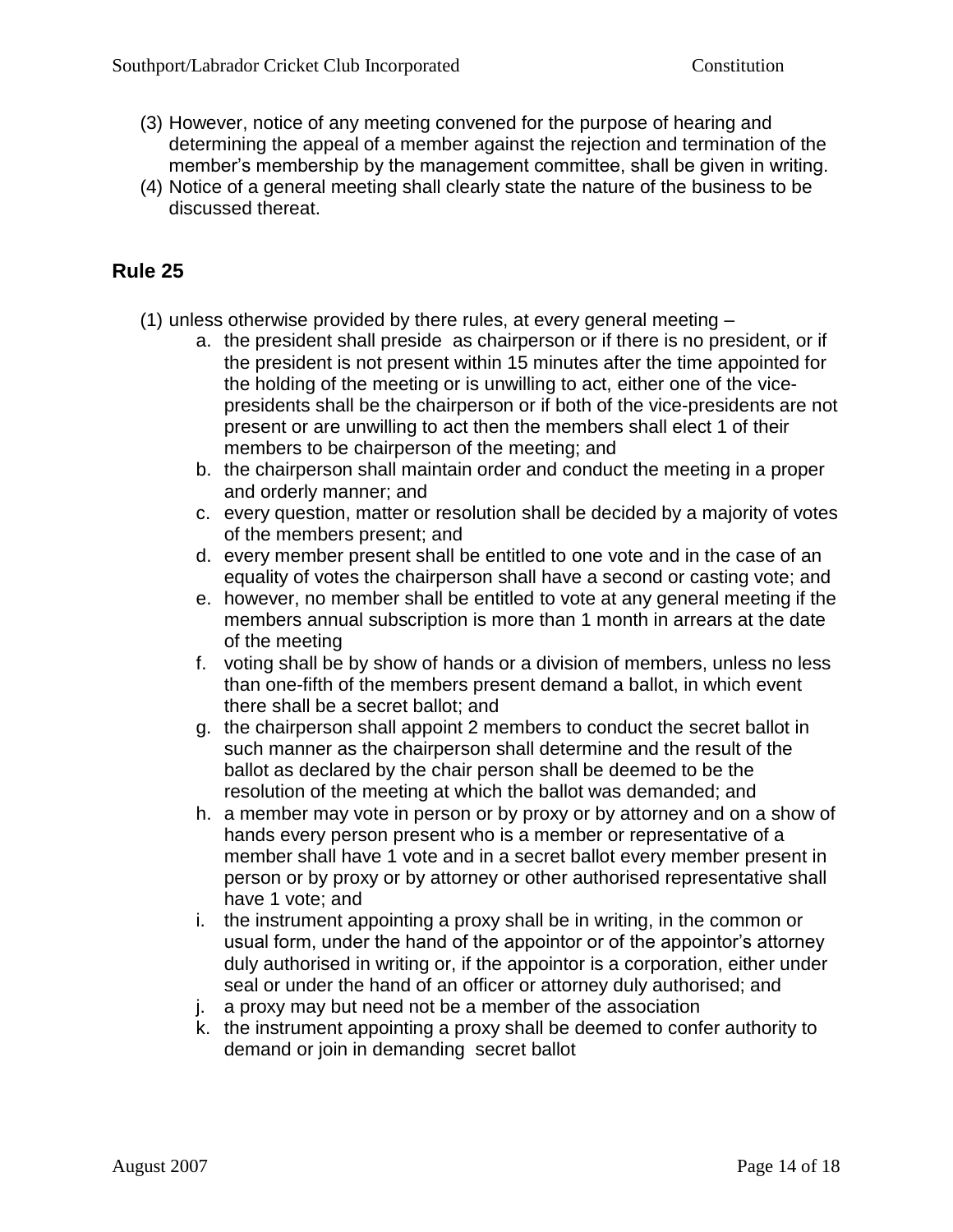l. where it is desired to afford members an opportunity of voting for or against a resolution the instrument appointing a proxy shall be in the following form or a form as near thereto as circumstances permit –

must provide that the members of the club entitled to vote at any meeting of the club do not include temporary or honorary members or minors.

| Association:                                                                                                                                                    |                           |                    |     |            |
|-----------------------------------------------------------------------------------------------------------------------------------------------------------------|---------------------------|--------------------|-----|------------|
| οf<br>Being a member of the above named association, hereby appoint                                                                                             |                           |                    |     |            |
| failing the member,<br>as my proxy to vote for me on my behalf a the (annual) general meeting if the<br>association, to be held on the<br>adjournment there of. |                           | οt<br>οf<br>day of | ,or | and at any |
| Signed this                                                                                                                                                     |                           | day of             |     |            |
| This form is to be used                                                                                                                                         | *in favour of<br>*against | the resolution     |     |            |
| *strike out which ever is not desirable (unless otherwise instructed, the proxy may<br>vote as the proxy thinks fit)                                            |                           |                    |     |            |

- m. the instrument appointing a proxy shall be deposited with the secretary prior to the commencement of any meeting or adjourned meeting at which the person named in the instrument proposed to vote; and
- n. The secretary shall cause full and accurate minutes of all questions, matters, resolutions and other proceedings of every management committee meeting and general meeting to be entered in a book to be open for inspection at all reasonable times by any financial members who previously applies to the secretary for that inspection.
- (2) For the purposes of ensuring the accuracy of the recording of such minutes, the minutes of every management committee meeting shall be signed by the chairperson of that meeting or the chairperson of the next succeeding management committee meeting verifying their accuracy
- (3) Similarly, the minutes of every general meeting shall be signed by the chairperson of that meeting or the chairperson of the next succeeding general meeting or annual general meeting.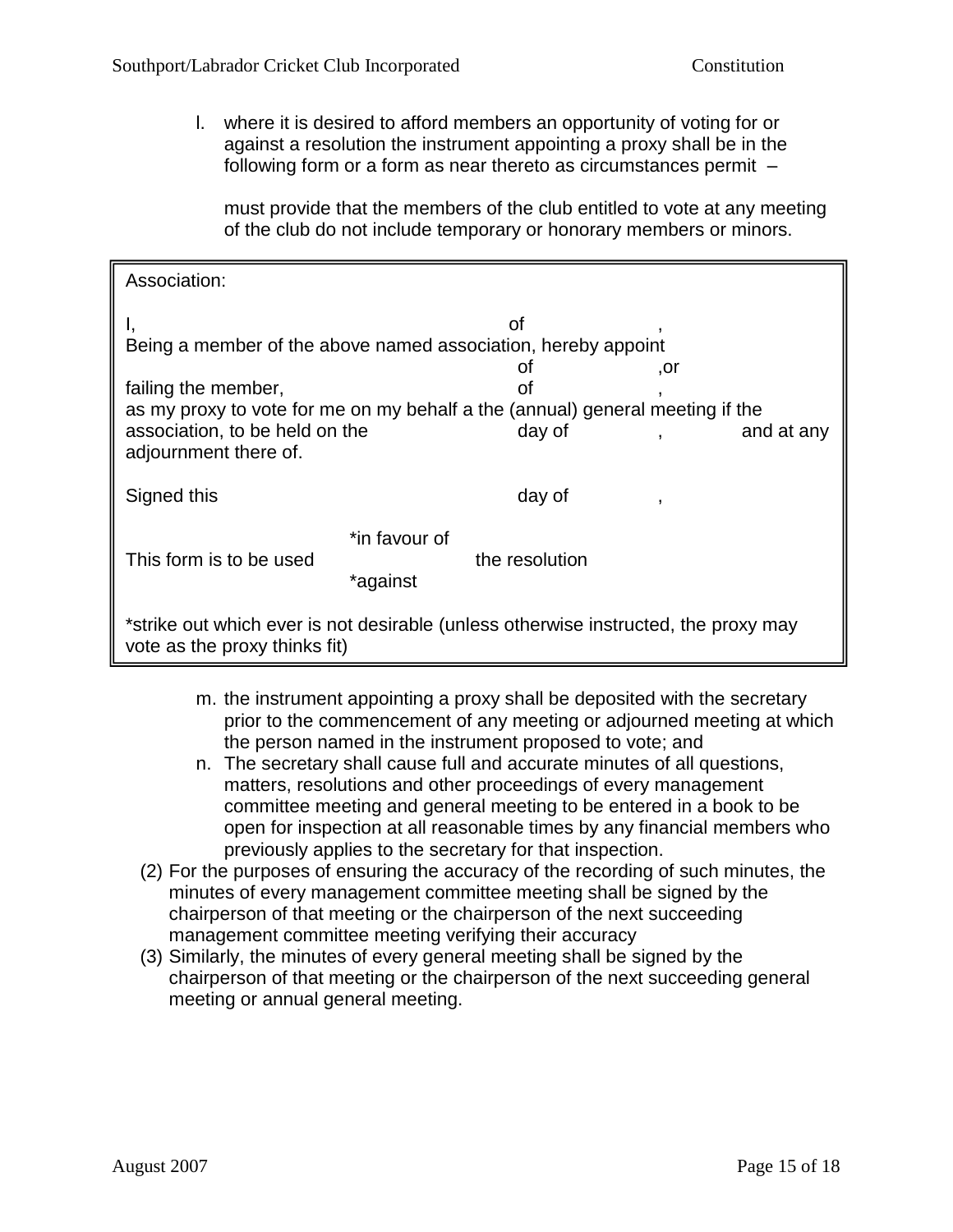# **BY-LAWS**

### **Rule 26**

The management committee may form time to time make, amend or repeal bylaws, not inconsistent with there rules, for the internal management of the association and any bylaw may be set aside by a general meeting of members

# **ALTERATION OF RULES**

### **Rule 27**

- (1) subject to the provisions of the *Association Incorporation Act 1981*, these rules my be amended, rescinded or added to from time to time by a special resolution carried at any general meeting.
- (2) However, no such amendment, rescission or addition shall be valued unless the same shall have been previously submitted to and approved by the Chief Executive of the Department administering the Act

### **COMMON SEAL**

#### **Rule 28**

- (1) the management committee shall provide for a common seal and for its safe custody
- (2) the common seal shall only be used by the authority of the management committee and every instrument to which the seal is affixed shall be signed by a member of the management committee and shall be countersigned but eh secretary or by a second member of the management committee or by some other person appointed by the management committee for the purpose.

# **FUNDS AND ACCOUNTS**

- (1) The funds of the association must be kept in the name of the association in a financial institution decided by the management committee
- (2) Proper books and accounts shall be kept and maintained either in written or printer form in the English language showing correctly the financial affairs of the association and the particulars usually shown in books of a like nature
- (3) A separate set of books and accounts shall be kept and maintained for the both junior committee and the senior committee.
- (4) All moneys shall be deposited as soon as practicable after receipt thereof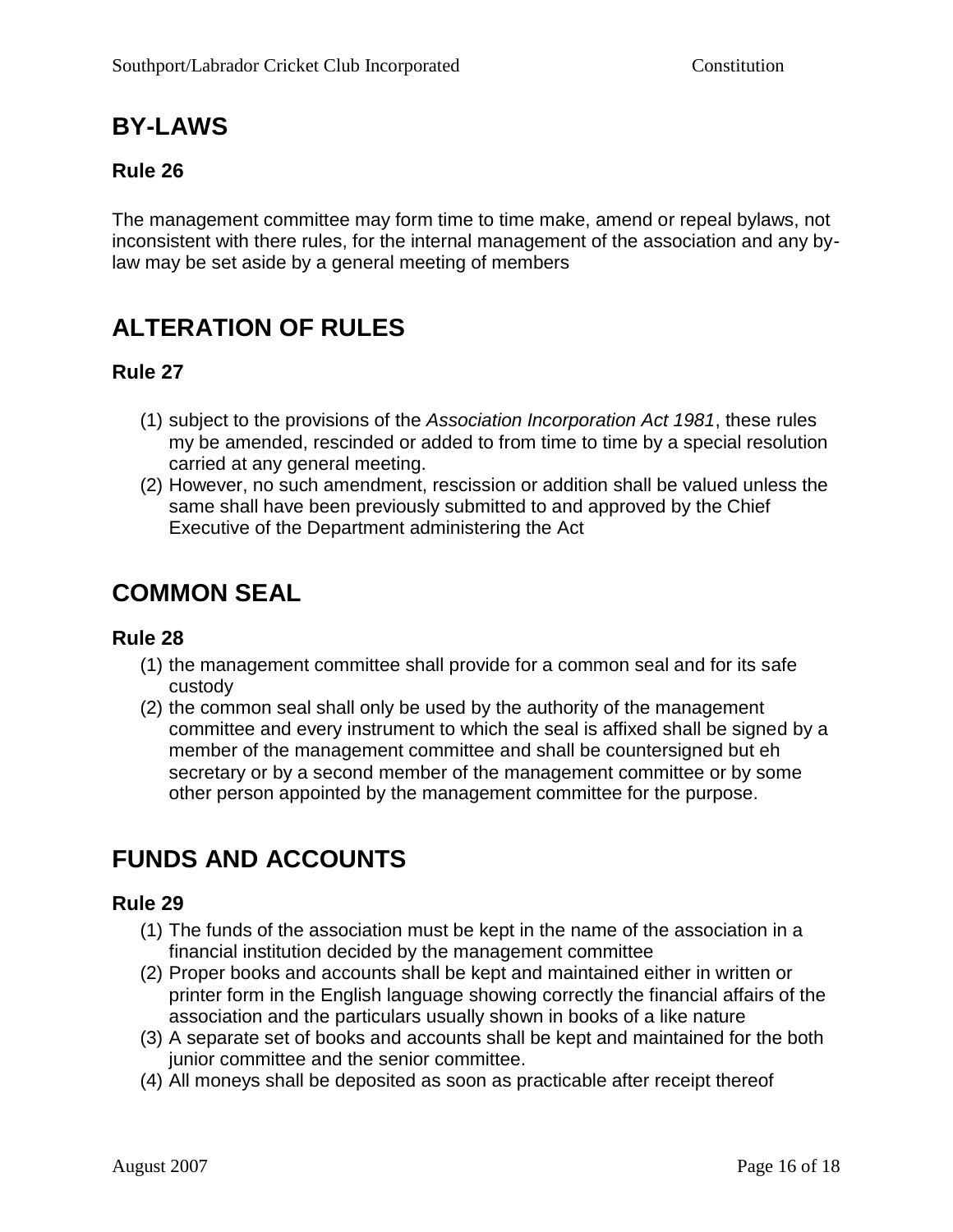- (5) All amounts of \$100 or over shall be paid by cheque signed by any 2 of the president, secretary, treasurer or other member authorised from time to time by the management committee
- (6) Cheques shall be crossed "not negotiable" except those in payment of wages, allowances or petty cash recoupments which may be open.
- (7) The management committee shall determine the amount of petty cash which shall be kept on the imprest system.
- (8) All expenditure shall be approved or ratified at a management committee meeting
- (9) Must preclude the payment to an officer or employee of the club of an amount by way of commission or allowance calculated by reference to the quantity of liquor sold or supplied by the club or the receipts of the club for such liquor
- (10) As soon as practicable after the end of each financial year the treasurers shall cause to be prepared a statement containing the particulars of
	- a. The income and expenditure for the financial year just ended.
	- b. The assets and liabilities and of all mortgages, charges and securities affecting the property of the association t the close fo that year.
- (11) All such statements shall be examined by the auditor who shall present a report upon such audit to the secretary prior to the holding of the annual general meeting next following the financial year in respect of which such audit was made.
- (12) The income and property if the association whencesoever derived shall be used and applied solely in promotion of its objects and in the exercise of its powers as set out herein and no portion thereof shall be distributed, paid or transferred directly to indirectly by way of dividend, bonus or otherwise by way of profit to or amongst the members of the association provided that nothing herein contained shall prevent the payment in good faith of interest to any such member in respect of moneys advanced by the member to the association or to any member of the association or other person in return for any services actually rendered to the association provided further that nothing herein contained shall be construed so as to prevent the payment or repayment to any member of out of pocket expenses, money lent, reasonable and proper charges for goods hired by the association or reasonable and proper rent for premises demised to let to the association.

# **DOCUMENTS**

### **Rule 30**

The management committee shall provide for the safe custody of books, documents, instruments of title and securities of the association.